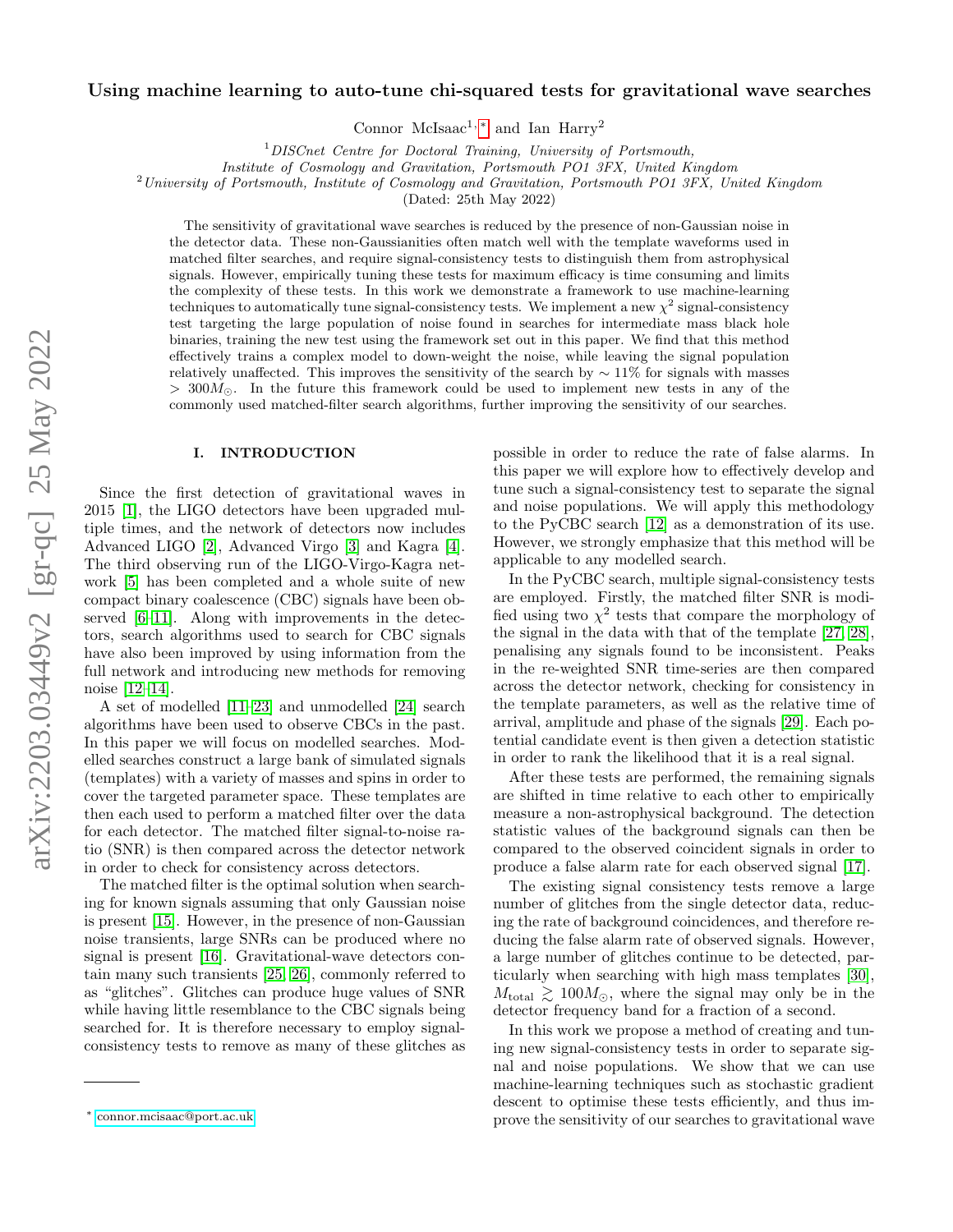signals.

The use of machine-learning in gravitational wave searches is an area where much work is being done. Several works have explored the use of neural networks to replace the matched filter statistic [\[31–](#page-8-9)[35\]](#page-8-10), using convolution neural networks to predict the probability of a signal being present.

One advantage of convolution neural networks compared to a matched filter is the computational cost involved. This is particularly important for multimessenger astronomy, where prompt detection of gravitational wave signals could enable follow-up with electromagnetic observations. It has been shown that convolution neural networks could be an effective method for enabling such observations [\[36–](#page-8-11)[40\]](#page-8-12).

These works have shown that machine-learning can, in some cases, compete with the sensitivity of a matched filter search when applied to a single detector. However, such methods have not yet been demonstrated to be effective in large-scale searches for CBCs covering a wide range of parameters. Current methods also do not produce additional information such as the amplitude and phase of the signal, used in the matched filter search to test triggers across detectors, they therefore lose sensitivity when compared to a matched filter search using a network of detectors [\[41\]](#page-8-13).

In this work we choose to introduce a machine learning model within the current matched filter framework in order to utilise the statistical tests already available to us. We implement a new  $\chi^2$  test using stochastic gradient descent to train a set of tunable parameters within the model, optimising the test using noise triggers from a previous search along with a set of simulated signals. By implementing the model as a  $\chi^2$  test it should remain rigorous in the case of unseen data, such as a new population of glitches.

We start by describing the general use of  $\chi^2$  tests within gravitational wave searches, and the tests currently used within the PyCBC search in Sec. [II.](#page-1-0) In Sec. [III](#page-2-0) we describe our proposed framework for training new  $\chi^2$  tests using machine-learning methods. We then utilise this framework in Sec. [IV](#page-3-0) to train a new  $\chi^2$  test for use in a search for intermediate mass black holes (IMBHs). In Sec. [V](#page-6-0) we present the effect of this trained model on the IMBH search showing that it improves the sensitivity of the search, particularly at high masses, where the effect of non-Gaussian noise is most prominent.

### <span id="page-1-0"></span>II. A REVIEW OF  $\chi^2$  TESTS IN GW SEARCHES

We will begin by reviewing existing  $\chi^2$  signalconsistency tests used in gravitational wave searches.

In order to search for signals in strain data, a matched filter is used. Assuming the strain data takes the form of  $s(t) = n(t) + h(t)$ , where  $n(t)$  is stationary Gaussian noise and  $h(t)$  is a known signal, matched filtering is the optimal method for detecting the signal  $h(t)$ . The calculated SNR is analytically maximised over the amplitude and phase of the signal. The SNR is calculated as:

$$
\rho^2 = \frac{|(s|h)|^2}{(h|h)},\tag{1}
$$

where the inner product is:

$$
(a|b) = 4 \int_{f_{\text{low}}}^{f_{\text{high}}} \frac{\tilde{a}(f)\tilde{b}^*(f)}{S_n(f)} df
$$
 (2)

and  $S_n(f)$  is the one-sided power spectral density (PSD) of the noise. However, in the case of non-Gaussian noise, large peaks in the SNR time-series can be produced. Short bursts of non-Gaussian noise are often referred to as "glitches", these can produce extremely large values of SNR with little similarity to the signal being searched for. In order to remove such triggers signal-consistency tests may be introduced to test the morphology of the trigger compared to that of the search template.

A  $\chi^2$  test is one such test. A  $\chi^2$  test is constructed by performing a matched filter with additional templates,  $h_{\perp}$ , that are orthogonal to the search template such that  $(h|\hat{h}_\perp) = 0$ . Given well-behaved noise, and a signal which is an exact match to the search template, the matched filter SNR of the orthogonal template will follow a reduced  $\chi^2$  distribution with 2 degrees of freedom [\[15\]](#page-7-9). However, when there is non-Gaussian noise present, such as a glitch, the SNR will deviate from this distribution, taking a larger value. By examining triggers on the  $\text{SNR-}\chi^2$ plane the signal and noise populations may then be separated.

After choosing a suitable template,  $\hat{h}$ , to be used for the  $\chi^2$  test one first normalises it so that  $(\hat{h}|\hat{h}) = 1$ . The part of the signal orthogonal to the search template is then selected:

<span id="page-1-1"></span>
$$
\hat{h}_{\perp} = \frac{\hat{h} - (\hat{h}|h)h}{\sqrt{1 - (\hat{h}|h)^2}}.
$$
\n(3)

N such templates are created in this way and their SNRs are combined to produce the  $\chi^2$  statistic.

$$
\chi_r^2 = \frac{1}{2N} \sum_i^N \rho_i^2.
$$
 (4)

In the case that the templates are orthogonal to one another this will produce a reduced  $\chi^2$  distribution with 2N degrees of freedom. However, in general, orthogonality between the  $\chi^2$  templates is not always enforced, in which case the statistic will follow a generalised  $\chi^2$ distribution with increased variance.

The  $\chi^2$  test also assumes that the signal in the data matches the search template. However, due to the discrete placement of templates within the parameter space of the search there will be some mismatch between these two signals. This mismatch means that the  $\chi^2$  template will no longer be orthogonal to the signal and some of the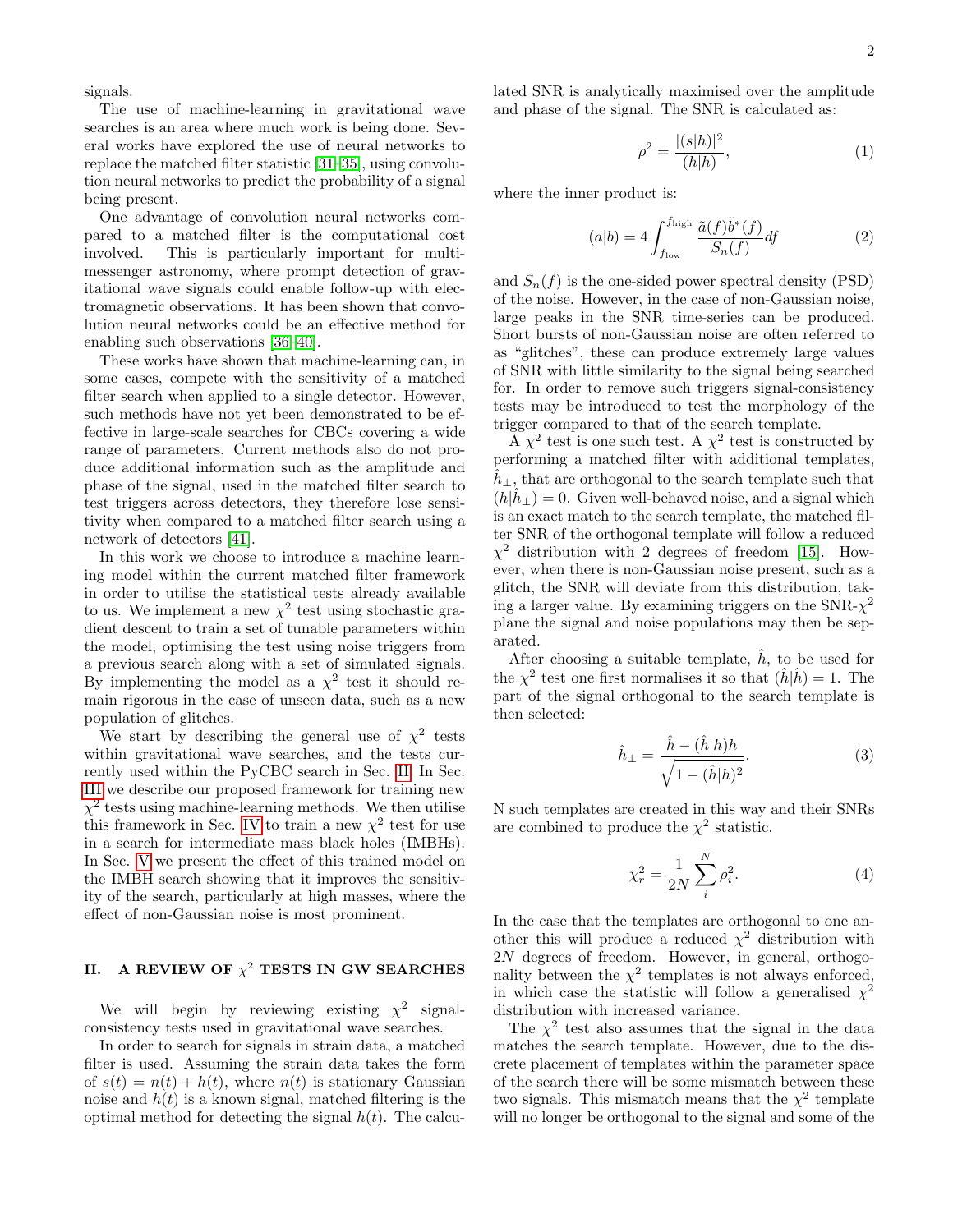signal's SNR will be included in the  $\chi^2$  statistic, increasing the mean of the distribution, creating a non-central  $\chi^2$  distribution. A similar effect will be caused if the PSD is miscalculated, or if the noise is non-stationary.

In general any N templates can be chosen to construct a  $\chi^2$  test. However, this test will be most effective when templates are chosen that have some overlap with known non-Gaussian noise in the data, in particular, aiming to target noise which produces high SNR triggers for the targeted parameter space.

To separate the signal and noise populations a reweighted SNR is then calculated that penalises triggers where the  $\chi_r^2$  is larger than expected. This re-weighting takes the general form

<span id="page-2-1"></span>
$$
\hat{\rho} = f(\rho, \chi_r^2). \tag{5}
$$

This re-weighted SNR is then used to rank potential candidate events.

# <span id="page-2-2"></span>A. Existing  $\chi^2$  Tests in the PyCBC search

There are currently two  $\chi^2$  signal-consistency tests employed within the PyCBC search. The first of these is the Allen  $\chi^2$  test [\[27\]](#page-8-4). This test divides the template into p independent frequency bins, splitting the template such that each bin will contribute equally to the SNR. The SNR contribution for each of these sub-templates is calculated and compared to the expected value, calculating the  $\chi^2$  statistic as

$$
\chi_r^2 = \frac{p}{2p - 2} \sum_{i=1}^p \left( \frac{\rho}{p} - \rho_{bin,i} \right)^2.
$$
 (6)

This will take large values when a glitch is present in the data that does not share the same morphology as the search template. Specifically this test checks the distribution of power along the track of the CBC signal. Although this test does not follow the exact form described in the previous section, it follows the same principle detecting excess power along the track of the signal. The re-weighted SNR [\[42\]](#page-8-14) is then calculated as

$$
\tilde{\rho} = \begin{cases}\n\rho, & \text{if } \chi^2_r \le 1, \\
\rho \left[ \left( 1 + (\chi^2_r)^3 \right) / 2 \right]^{-\frac{1}{6}}, & \text{if } \chi^2_r > 1.\n\end{cases} (7)
$$

By ranking the candidates based on this re-weighted SNR, a large number of noise triggers can be downweighted. This test is particularly powerful for lower mass systems where the signals span a wide range of frequencies within the band of the detectors, allowing for a larger number of frequency bins to be used effectively. The number of frequency bins to be used is varied as a function of the search templates parameters [\[43\]](#page-8-15). The number of frequency bins to use and the form of the SNR re-weighting are currently tuned empirically and have evolved over time  $[42-44]$  $[42-44]$ .

The second  $\chi^2$  test is the sine-Gaussian  $\chi^2$  test [\[28\]](#page-8-5). This works by performing a matched filter with  $n$  sine-Gaussian signals, each being placed at frequencies higher than those expected from the search template. As these sine-Gaussian signals do not overlap with the search template, we can construct a  $\chi^2$  test as the sum of their SNRs

$$
\chi_{r,sg}^2 = \frac{1}{2n} \sum_{i}^{n} \rho_{sg,i}^2.
$$
 (8)

This statistic tests if excess power is present above the final frequency of the search template. When excess power is present large values of  $\chi^2_{r,sg}$  will be produced and the SNR is re-weighted again

<span id="page-2-4"></span>
$$
\tilde{\rho}_{sg} = \begin{cases}\n\tilde{\rho}, & \text{if } \chi^2_r \le 4, \\
\tilde{\rho} \left( \chi^2_{r,sg} / 4 \right)^{-\frac{1}{2}}, & \text{if } \chi^2_r > 4.\n\end{cases}
$$
\n(9)

The addition of this second test further reduces the rate of noise triggers due to glitches. This test has a significant impact for higher mass templates where there is a population of short duration glitches known as "blips" [\[45\]](#page-8-17). A subset of these blips have power extending to high frequencies allowing this test to remove them successfully [\[28\]](#page-8-5). However a large number of these glitches are not removed by this test [\[30\]](#page-8-8).

Both of these tests have been tuned empirically by hand, choosing the number of frequency bins to be used and the placement of the sine-Gaussian signals, as well as the exact form of the re-weighting of the SNR. In the next section we propose an approach that allows us to create and tune new  $\chi^2$  tests using a data-driven approach.

### <span id="page-2-0"></span>III.  $\,$  AUTO TUNING OF A  $\chi^2$ SIGNAL-CONSISTENCY TEST

<span id="page-2-3"></span>We propose a framework in which we create new  $\chi^2$ tests and empirically tune them based on a set of training data. To achieve this we take a set of noise triggers from a previous search along with a set of simulated signals and use stochastic gradient descent to tune the parameters of our model.

In order to optimise the parameters of our chosen model we first must define a loss function, this is the quantity that we aim to minimise during the training process. The loss function is a function of the triggers SNR,  $\rho$ , and its SNR re-weighted by the new  $\chi^2$  test de-scribed in Sec. [IV,](#page-3-0)  $\hat{\rho}$ . For this work we choose to define a separate loss function for noise triggers and simulated signals. The loss functions used in the case of noise triggers is,

$$
L_n(\hat{\rho}, \rho) = \begin{cases} \hat{\rho} - 4, & \text{if } \hat{\rho} > 4 \\ 0, & \text{if } \hat{\rho} \le 4 \end{cases}
$$
 (10)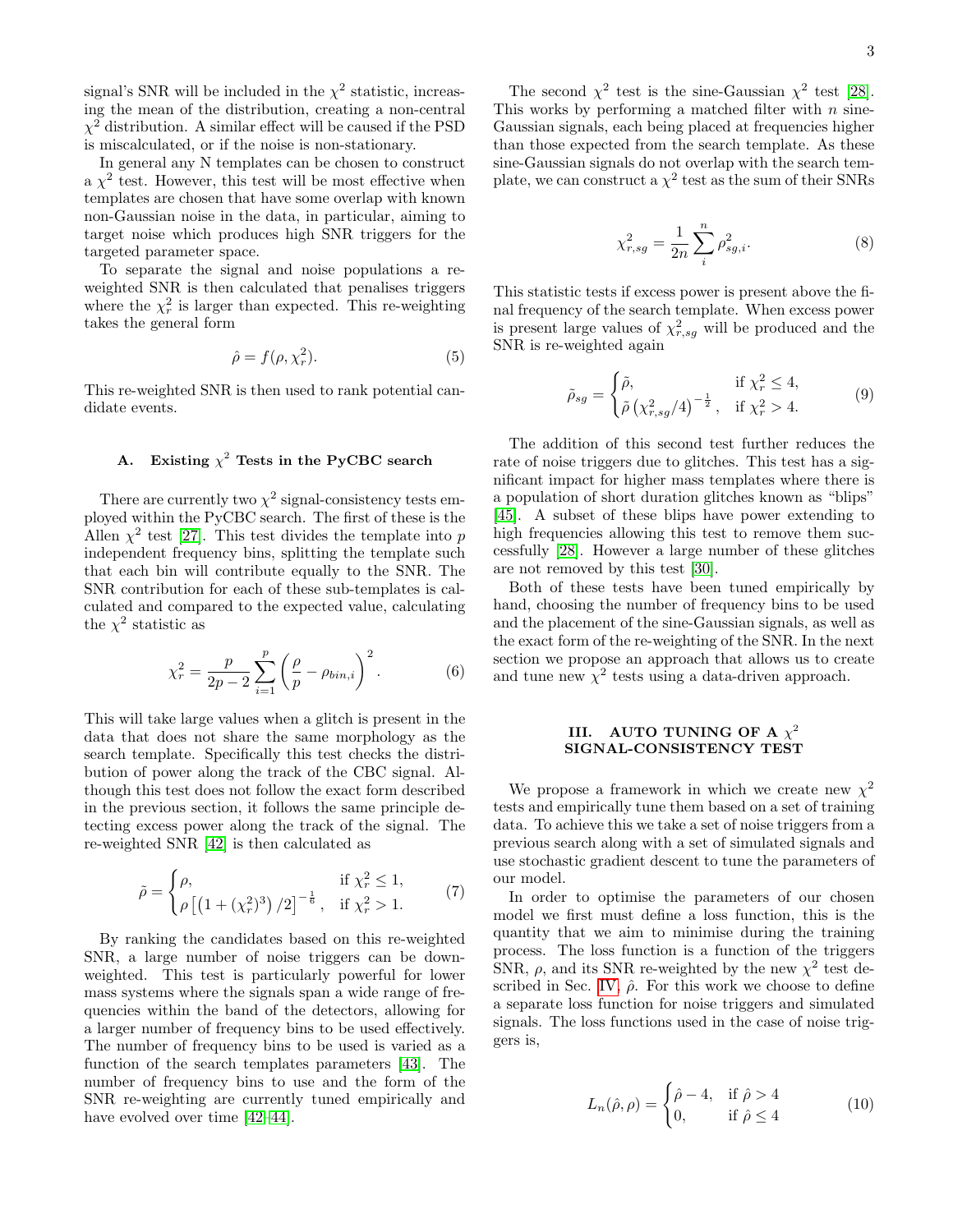which penalises any cases where the re-weighted SNR is greater than 4. Below this threshold the PyCBC search currently discards all triggers so it is unnecessary to reduce it any further.

The loss function used for simulated signals is:

$$
L_{inj}(\hat{\rho}, \rho) = \rho - \hat{\rho} \tag{11}
$$

This penalises the case where the  $\chi^2_r$  value is large and the SNR is reduced. This contribution to the loss will also allow us to train a function that re-weights the SNR as in Eq. [5](#page-2-1) in order to create a greater separation between the signal and noise populations in the  $SNR-\chi^2$  plane.

To update the parameters of the model we must then calculate the gradients with respect to the loss function. This is done using backpropogation after calculating the loss function using a set of training data. The  $\chi^2$  model and matched filter are implemented in TEN- $SORFLOW[46, 47]$  $SORFLOW[46, 47]$  $SORFLOW[46, 47]$ , allowing the gradients to be tracked through the calculation and the parameters updated.

Stochastic gradient descent has been used widely in the field of deep learning to optimise extremely complex models [\[48,](#page-9-2) [49\]](#page-9-3), this framework therefore allows us to produce highly complex transformations while allowing us to effectively tune them to the detector data at a reasonable computational cost.

In the next section we will describe one such model and the data used to train the model.

## <span id="page-3-0"></span>IV. A  $\chi^2$  TEST FOR INTERMEDIATE MASS BLACK HOLE SEARCHES

To demonstrate the training scheme described in the previous section we will attempt to train a  $\chi^2$  test that improves the separation between glitches and signals when searching for IMBHs, which we consider as signals with  $M_{\text{tot}} > 100 M_{\odot}$ . In this mass range the Allen  $\chi^2$ test described in the Sec. [II A](#page-2-2) has a limited effect due to the systems merging at low frequencies and covering a relatively small frequency range within the detector bandwidth. The sine-Gaussian  $\chi^2$  test is successful in removing a population of glitches that affect templates within this mass range, however, many glitches remain that do not have significant high frequency power [\[30\]](#page-8-8).

In this section we will define a transformation using the framework outlined in the previous sections using data from a previous IMBH search in order to train the  $\chi^2$ test and improve the sensitivity of the search.

## <span id="page-3-2"></span>A. Creating  $\chi^2$  templates

Existing  $\chi^2$  tests effectively test the distribution of power of a candidate event along the track of the signal in the time-frequency plane and test for excess power at high-frequencies. We aim to test for excess power in a

frequency band similar to those of the search templates, aiming to cover areas of the time-frequency plane not currently covered by existing tests.

To achieve this we transform the search template itself, shifting the template in time and frequency. The optimal values for these time and frequency shifts will depend on the template being used and the noise present in the data. Time shifted templates have previously been used in the PyGRB search [\[50,](#page-9-4) [51\]](#page-9-5) to create a  $\chi^2$  signal-consistency test using fixed values for the time shifts. We propose a model that allows different time and frequency shifts for each template, tuning these values based on the current data.

The time and frequency shifts are selected using a dense neural network. The template is first turned into an input by sampling it between 12 Hz and 256 Hz with a sample width of 0.1 Hz, we then take the absolute value of the template and normalise it so that the mean of the input is one. This input is then passed to a dense neural network with two output values between -1 and 1. The first of these values is used as the time shift after being scaled by the maximum allowed time shift  $\Delta t_{\text{max}}$ , similarly, the second value is used as the frequency shift after being scaled by the maximum allowed frequency shift  $\Delta f_{\text{max}}$ .

The dense neural network consists of 11 dense layers, using the Rectified Linear Unit (ReLu) activation functions for hidden layers and the hyperbolic tangent function for the output layer. In order to produce multiple time/frequency shift pairs we train multiple networks with this configuration. However, to speed up the training of this model the first 6 dense layers are shared between each network. The sizes of the dense layers are listed in Table. [I.](#page-4-0)

After calculating these shifts they are applied to the template before using Eq. [3](#page-1-1) to generate our  $\chi^2$  templates.

In addition to this model we must define a function to re-weight the SNR with the  $\chi^2_r$  value. We create a parameterised model that can reproduce the re-weighting in Eq. [7](#page-2-3) and [9.](#page-2-4)

<span id="page-3-1"></span>
$$
\hat{\rho} = \begin{cases} \rho, & \text{if } \chi^2_r \le \sigma, \\ \rho \left( \left( \delta + (\chi^2_r/\sigma)^{\beta} \right) / (\delta + 1) \right)^{-\frac{1}{\alpha}}, & \text{if } \chi^2_r > \sigma. \end{cases}
$$
 (12)

Here  $\sigma$ ,  $\alpha$ ,  $\beta$  and  $\delta$  are parameters that can also be tuned to increase the effectiveness of the test. This re-weighting leaves any signals with  $\chi^2_r$  less than the threshold,  $\sigma$ , unchanged. At large  $\chi^2_r$  values  $\alpha$  and  $\beta$  determine how quickly the re-weighted SNR decreases with the  $\chi^2_r$  value, while  $\beta$  and  $\delta$  effect the transition between these two regimes.

### B. Data

In order to most effectively train the model we target glitches that are missed by previous signal-consistency tests. We achieve this by performing a search using the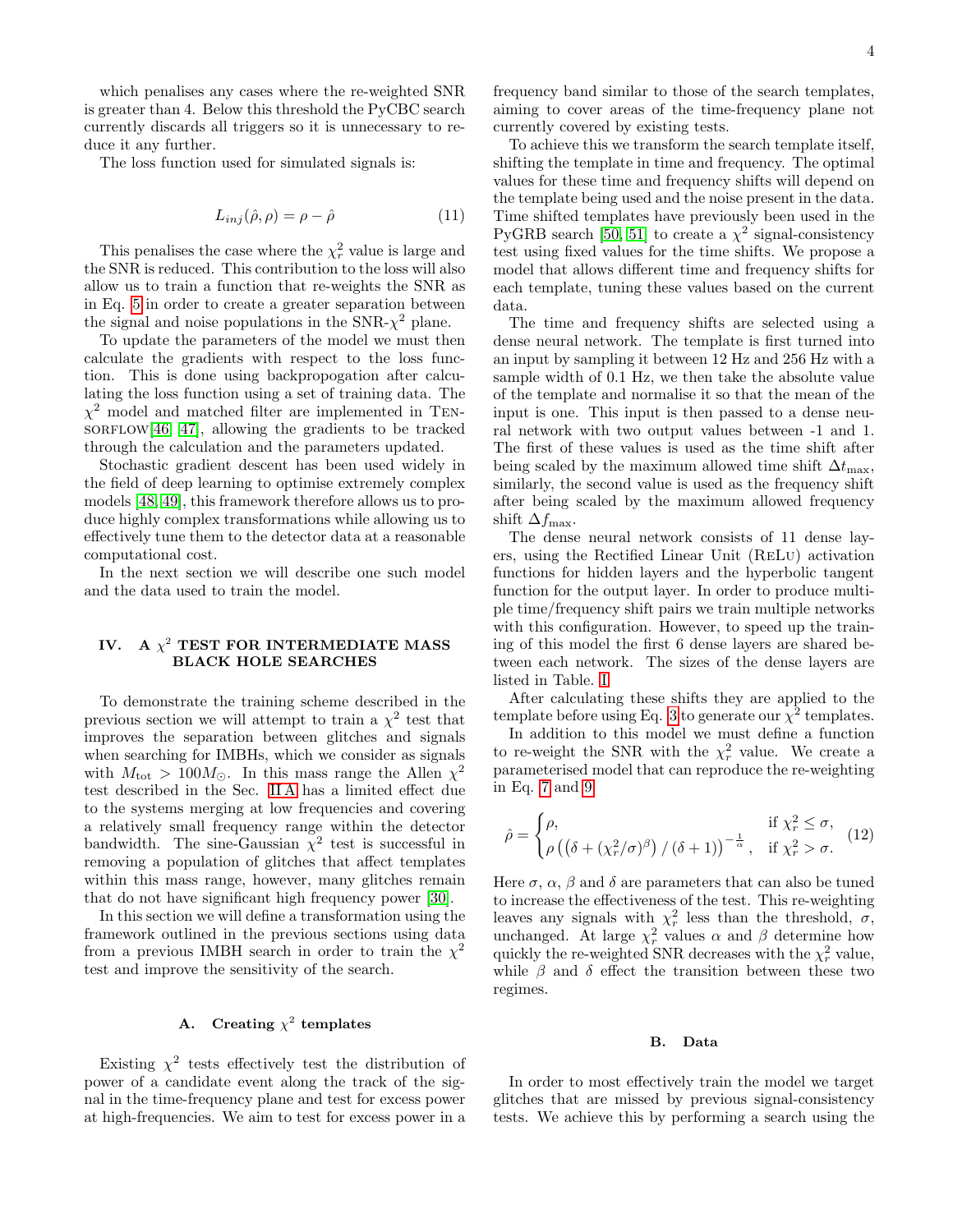| Layer                    | Output Size    |
|--------------------------|----------------|
| Input                    | 2440           |
| $\ast$<br>$Dense + RELU$ | 128            |
| $\ast$<br>$Dense + RELU$ | 128            |
| $\ast$<br>$Dense + RELU$ | 64             |
| $\ast$<br>$Dense + RELU$ | 64             |
| $\ast$<br>$Dense + RELU$ | 32             |
| $\ast$<br>$Dense + RELU$ | 32             |
| $Dense + RELU$           | 16             |
| $Dense + RELU$           | 16             |
| $Dense + RELU$           | 8              |
| $Dense + RELU$           | 8              |
| Dense $+$ tanh           | $\overline{2}$ |

<span id="page-4-0"></span>TABLE I. This table details the architecture of the neural network used to calculate time and frequency shifts. The input is the absolute value of the search template sampled at 0.1 Hz between 12 Hz and 256 Hz. Dense layers transform their input using a matrix multiplication followed by the addition of a bias vector, the output is then passed to the activation function listed. The hyperbolic tangent activation function of the final layer ensures the output is in the range  $[-1, 1]$ . The two outputs are multiplied by  $\Delta t_{\text{max}}$  and  $\Delta f_{\text{max}}$  respectively to generate the time and frequency shifts. 4 such networks are generated, the layers marked with an asterisk (\*) share their weights between the 4 networks.

setup described in [\[30\]](#page-8-8) covering 45 days of data from the first half of the third observing run. The data used in this search is available from GWOSC [\[52,](#page-9-6) [53\]](#page-9-7). From this search we then select a set of noise triggers with  $\tilde{\rho}_{sa} > 6$  and  $6 \leq \rho \leq 64$ . These noise triggers may have been down-weighted by existing signal-consistency tests, but have not been down-weighted enough to remove them from the analysis. In order to avoid including real signals we remove any triggers that are coincident across multiple detectors. This will also remove a number of noise triggers that have formed coincident triggers, however, enough triggers remain to create a substantial training set. These triggers are then clustered over a window of 1 second and the triggers with the largest  $\tilde{\rho}_{sq}$  in that window are kept. We record the times of the triggers and the parameters of the template that produced them.

We also select a set of simulated signals to include during training. From the list of simulated signals that were recovered by the search, with false-alarm rates smaller than 1 per year, we select a set using the same constraints as the noise triggers. For these triggers we record the parameters of the simulated signal, as well as the template that recovered the signal. By using the template that recovered the signal in the search we are including the effect of template mismatch within the training scheme, this allows the SNR re-weighting step in Eq. [12](#page-3-1) to be tuned to account for this contribution. The simulated signals used in this analysis include effects from precession and higher-order modes that are not present in the template bank, by including these effects in the analysis we can train the model to avoid identifying these effects as noise, maintaining our sensitivity to these signals.

For each sample, the strain is loaded at 2048Hz, for

samples containing simulated signals the signal is then added. The strain data is high-pass filtered at 12Hz and PSDs are calculated using 512 seconds of data around the time of the sample, following the same procedure as the PyCBC search. 64 seconds of data around the trigger is then selected, ensuring the trigger is not within the first 32 seconds or the last 16 seconds to allow time for the inspiral and ringdown of the search templates.

The search templates are generated using the SEOB-NRv4 ROM [\[54,](#page-9-8) [55\]](#page-9-9) waveform model, and are generated at the same length and sample frequency as the strain data. The simulated signals are generated using the NRSur7DQ4 [\[56\]](#page-9-10), SEOBNRv4 [\[54,](#page-9-8) [55\]](#page-9-9) and SEOB-NRv4HM [\[57,](#page-9-11) [58\]](#page-9-12) waveform models.

In order to ensure the noise and signal samples have similar importance during training we select an equal number of each. Additionally, to ensure that the parameters in Eq. [12](#page-3-1) are trained to separate the noise and signal populations across a range of SNRs we bin our samples by SNR and select an equal number of samples from the noise and signal models for each bin. The boundaries of these SNR bins are 6, 8, 10, 14, 18, 24 and 64. In each of these SNR bins we draw 1200 noise samples and signal samples from those remaining after filtering has been applied.

We set aside 10% of all samples to be used as a validation set to monitor the performance of the model on unseen data, all other samples are used to train the model. This gives us a total of 12960 samples for training and 1440 samples for validation.

### C. Training

The training of the model is performed in batches, each batch contains 32 samples from the training set described in the previous section. For each sample the peak SNR within 0.1 seconds of the trigger time is calculated. The search template is then generated and passed to the transformation described in Sec. [IV A.](#page-3-2) The resulting templates are then normalised and the orthogonal templates calculated using Eq. [3.](#page-1-1) These templates are then used to calculate  $\chi^2_r$  at the time of the peak SNR and the re-weighted SNR is calculated. This value can then be passed to the loss function in order to calculate the loss values for the batch.

Once the losses have been calculated, backpropogation is used to obtain the gradients of the loss function with respect to the trainable weights of the network described in Sec. [IV A,](#page-3-2) as well as the trainable parameters in Eq. [12.](#page-3-1) Stochastic gradient descent is then used to apply small changes to the variables based on the calculated gradients. In order to speed up training and improve performance for sparse gradients we use Nesterov momentum [\[59\]](#page-9-13) when calculating the parameter updates.

Before training the full model we perform a pretraining phase where only the parameters of the SNR re-weighting in Eq. [12](#page-3-1) are trained. This step is faster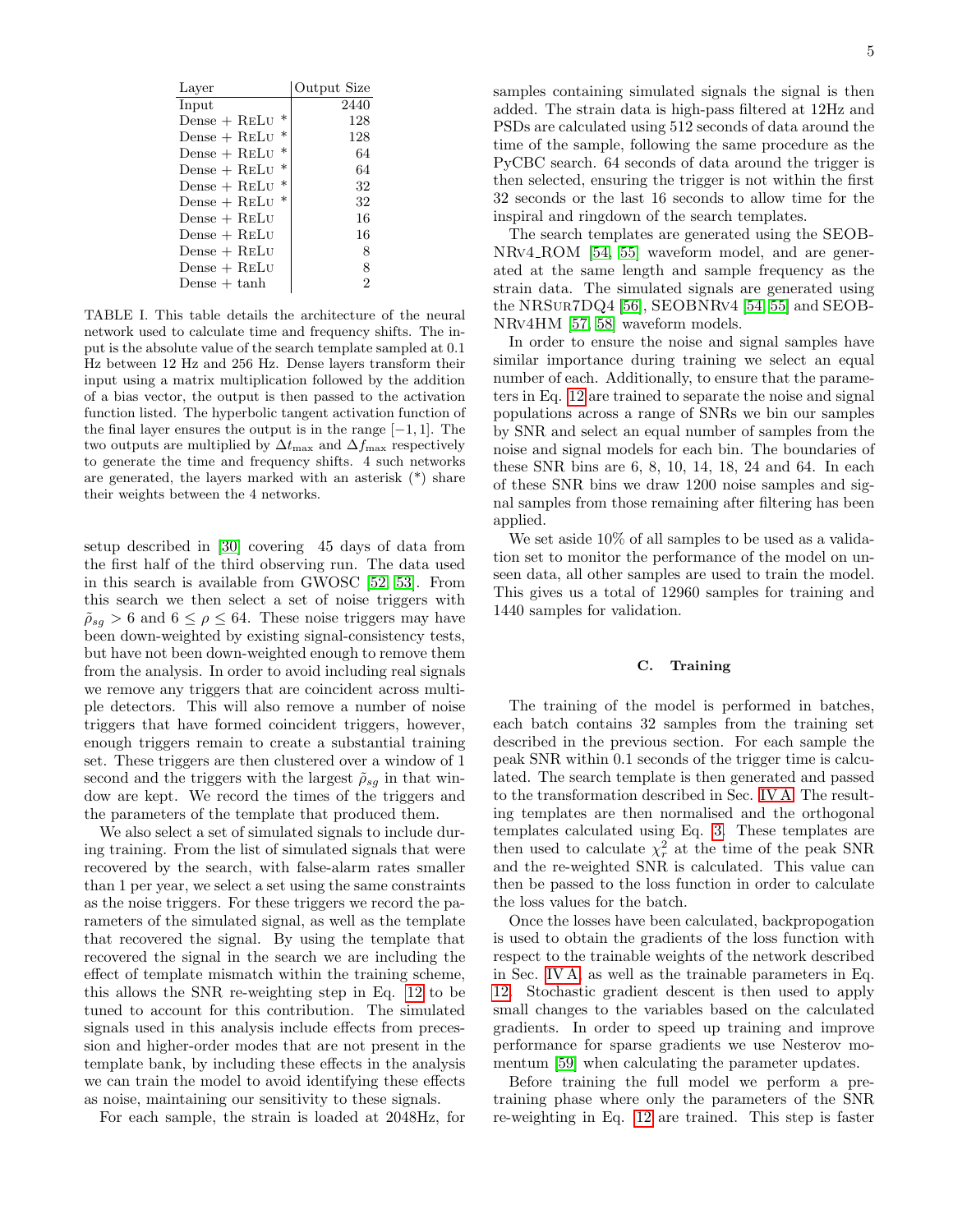

<span id="page-5-0"></span>FIG. 1. The average loss calculated using the unseen test data as it changes with the number of training batches used. The average losses contributed by noise samples and signal samples are also plotted. This shows a large improvement in the loss contributed by noise samples, while the loss from signals remains reasonably steady.

than the training of the full model and by performing this step first the training of the  $\chi^2$  model is more effective early in the training. After this step we proceed with the main training step, training the parameters of the model described in Sec. [IV A](#page-3-2) and the SNR re-weighting in Eq. [12](#page-3-1) at the same time.

The main training step is repeated until all samples in the training set have been analysed 25 times, taking a total of ∼ 24 hours using 8 CPU cores. During training the learning rate determines how quickly parameters are changed in response to the calculated gradients. In order to improve convergence late in the training stage we employ learning rate decay. After each full cycle of the training set the learning rate is multiplied by a factor of 0.9, allowing the model to make smaller adjustments late in training.

### D. Trained Model

As shown in Fig. [1](#page-5-0) we see that the loss calculated using the test set decreases as training continues. This change is mainly driven by the model down-weighting noise triggers, while the contribution from signals makes a smaller change over the course of the training. The effect of this training can also be seen in Fig. [2,](#page-5-1) we can see that as training continues a larger fraction of the SNR



<span id="page-5-1"></span>FIG. 2. The average fraction of the SNR removed calculated using the unseen test data as it changes with the number of training batches used, split by noise and signal samples.



<span id="page-5-2"></span>FIG. 3. The test samples plotted in the  $SNR-\chi^2$  plane after training is complete. Lines of constant re-weighted SNR are plotted. We can see that at high SNR values there is good separation between the noise samples (black dots) and signal samples (blue triangles), allowing the model to down-weight noise triggers heavily.

is removed as noise triggers are targeted more effectively by the model, while signals are left relatively unaffected.

In Fig. [3](#page-5-2) we can see that the noise and signal populations are well separated in the  $SNR-\chi^2$  plane, particularly at high SNRs. The parameters in Eq. [12](#page-3-1) have been trained such that the majority of signal samples are below the threshold,  $\sigma$ , while noise samples above the threshold are heavily down-weighted.

The trained parameters are available as a supplementary data file at: [https://icg-gravwaves.github.io/](https://icg-gravwaves.github.io/chisqnet/) [chisqnet/](https://icg-gravwaves.github.io/chisqnet/)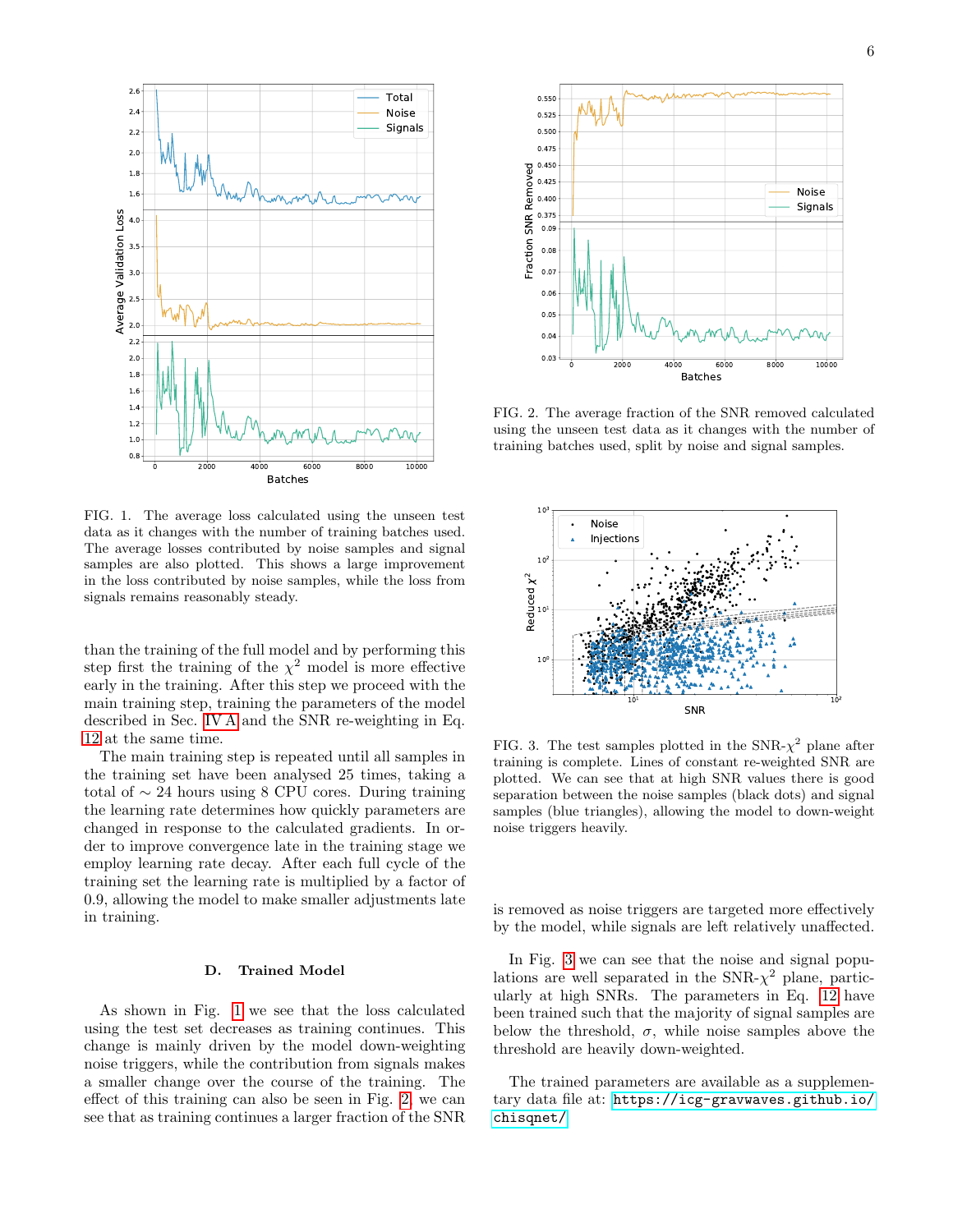

<span id="page-6-1"></span>FIG. 4. The cumulative number of single-detector triggers with ranking statistics below a given value. We can see a reduction in the number of single-detector triggers for all three detectors when changing from the previous ranking statistic (dashed line) to the new ranking statistic (solid line) including the new tuned model.

# <span id="page-6-0"></span>V. EFFECT ON A INTERMEDIATE MASS BLACK HOLE SEARCH

In this section we will show the effect of introducing this model to a search for IMBHs. For this test we carry out a search following the configuration set out in [\[30\]](#page-8-8), covering 8 days of data from the first half of the third observing run. We run the search twice, with the only change being the introduction of the model trained in the previous section. To ensure that the model generalises to new data we run this search on a stretch of data completely separate to that used during training.

By introducing this model, noise triggers can be effectively down-weighted. Fig. [4](#page-6-1) shows the change in the number of triggers found when using the new ranking statistic. This reduction in triggers will reduce the number of coincident noise triggers in the foreground and the empirically measured background. It is this decrease in the rate of background triggers that produces an increase in the significance of remaining foreground triggers, thereby improving the sensitivity of the search.

We evaluate the sensitivity of the search using a number of simulated signals added to the data and analysed in the same way as the main search. These simulated signals follow the same distribution as those in [\[30\]](#page-8-8). The SEOBNRv4 and SEOBNRv4HM waveform models are used to generate aligned spin signals, with total masses in the range  $[100, 600]M_{\odot}$  and mass ratios in the range [1, 10]. Precessing signals are generated using the NRSur7DQ4 waveform model with total masses in the range  $[100, 600]M_{\odot}$ , mass ratios in the range  $[1, 4]$ and component spins isotropically distributed. For all simulated signals the distance is drawn uniformly in the range [0.5, 11] Gpc, with isotropic sky positions and binary orientations. The sensitive volume of the search is then calculated by applying a threshold to the calculated false-alarm rate of 1 per year and measuring the detection efficiency in a number of distance bins. The detection ef-



<span id="page-6-2"></span>FIG. 5. The ratio of the sensitive volume-time for the search including the trained model to the search without, calculated using simulated signals added to the data with a detection threshold on false-alarm rate of 1 per year.

ficiencies are then multiplied by the volume enclosed in the distance bins and the volumes summed to find the total sensitive volume of the search.

In Fig. [5](#page-6-2) we see that the sensitivity of the search has been increased by the addition of the new  $\chi^2$  test, with an increase in sensitivity of  $\sim$  4% for signals with total masses in the range [100, 300] $M_{\odot}$ , increasing to ~ 11% for signals with total masses in the range  $[300, 600]M_{\odot}$ . This is due to the higher rate of glitches matching high mass templates, any decrease in the glitch population will therefore have a larger effect for these templates.

# VI. CONCLUSION AND OUTLOOK

In this work we have demonstrated a new framework to automatically train complex new  $\chi^2$  signal-consistency tests within modelled searches for gravitational wave signals. We have applied this to the example of a search for IMBH signals, where glitches have a strong effect on the sensitivity of the search. Our framework is able to train a new  $\chi^2$  model, which provides an improved separation of the signal and noise populations allowing the noise triggers to be down-weighted. Using this new  $\chi^2$ test improves the sensitivity of the search to real signals by  $\sim$  4% for signals with total masses in the range [100, 300] $M_{\odot}$  and ~ 11% for signals with total masses in the range  $[300, 600]M_{\odot}$ 

The introduction of new  $\chi^2$  tests is difficult and usually requires empirical tuning by hand to be effective, and often requires re-tuning for different target parameter spaces or noise populations. As signal-consistency tests become more complex this can become unfeasible. However, by utilising machine-learning techniques we have shown that we can tune these automatically, removing the burden in improving and optimally tuning these tests. The method we demonstrate here could be applied to any of the commonly used matched-filter search pipelines targeting compact binary mergers.

The population of glitches within the interferometer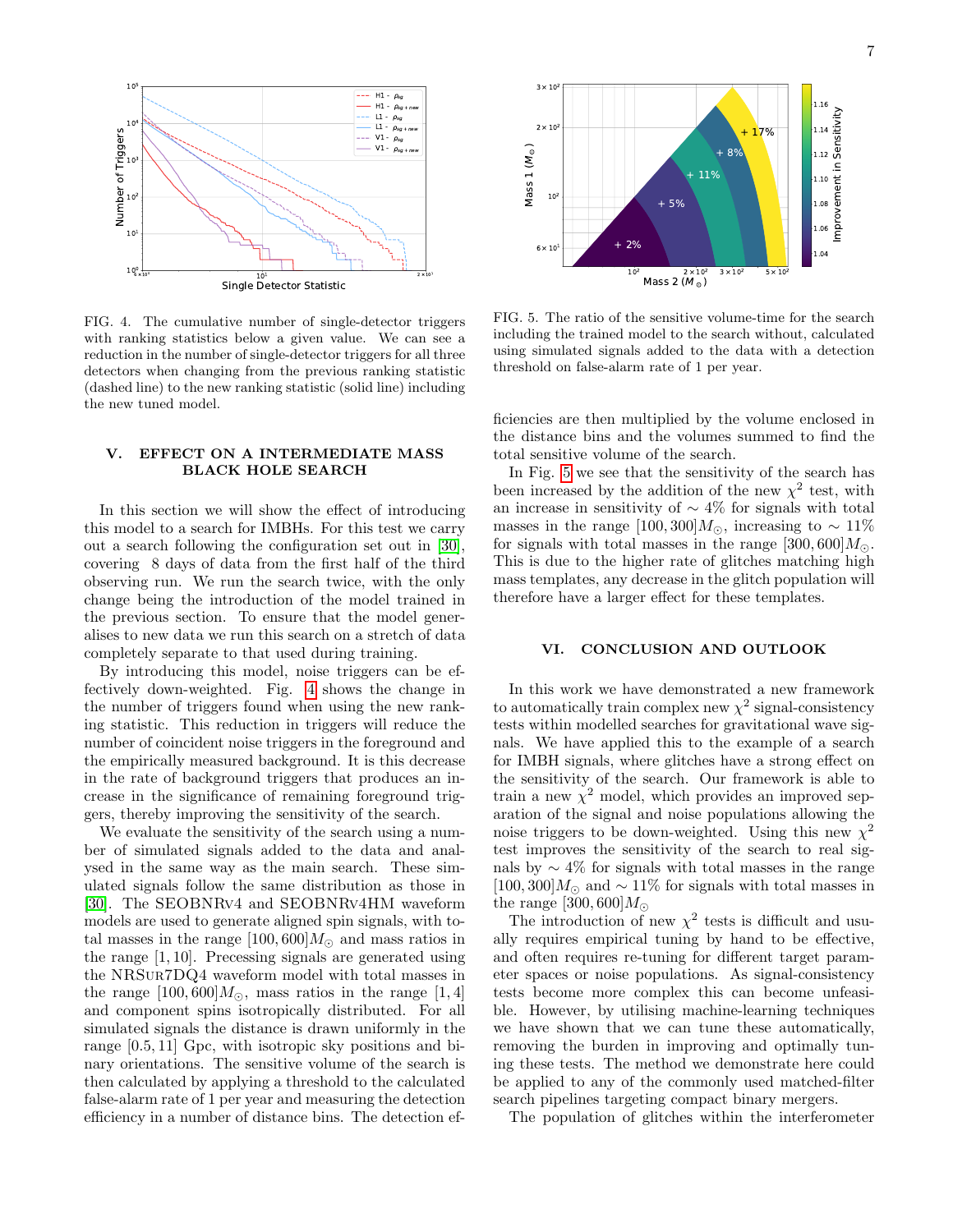data continues to be one of the largest challenges facing gravitational wave searches. By continuing to develop signal-consistency tests that specifically target such noise we can continue to improve the sensitivity of searches and increase the chance of observing new events in areas of the parameter space most affected by glitches.

### ACKNOWLEDGMENTS

CM was supported by the Science and Technology Facilities Council through the DISCnet Centre for Doctoral Training. IH was supported by STFC grants ST/T000333/1 and ST/V005715/1.

This research has made use of data or software obtained from the Gravitational Wave Open Science Center (gw-openscience.org), a service of LIGO Laboratory, the LIGO Scientific Collaboration, the Virgo Collaboration, and KAGRA. LIGO Laboratory and Advanced LIGO are funded by the United States National Science Foundation (NSF) as well as the Science and Tech-

- <span id="page-7-0"></span>[1] B. P. Abbott et al. (LIGO Scientific, Virgo), Observation of Gravitational Waves from a Binary Black Hole Merger, [Phys. Rev. Lett.](https://doi.org/10.1103/PhysRevLett.116.061102) 116, 061102 (2016), [arXiv:1602.03837](https://arxiv.org/abs/1602.03837)  $\left[\text{gr-qc}\right].$
- <span id="page-7-1"></span>[2] J. Aasi et al. (LIGO Scientific), Advanced LIGO, [Class.](https://doi.org/10.1088/0264-9381/32/7/074001) Quant. Grav. 32[, 074001 \(2015\),](https://doi.org/10.1088/0264-9381/32/7/074001) [arXiv:1411.4547 \[gr-qc\].](https://arxiv.org/abs/1411.4547)
- <span id="page-7-2"></span>[3] F. Acernese et al. (VIRGO), Advanced Virgo: a secondgeneration interferometric gravitational wave detector, [Class. Quant. Grav.](https://doi.org/10.1088/0264-9381/32/2/024001) 32, 024001 (2015), [arXiv:1408.3978](https://arxiv.org/abs/1408.3978) [\[gr-qc\].](https://arxiv.org/abs/1408.3978)
- <span id="page-7-3"></span>[4] T. Akutsu et al. (KAGRA), Overview of KAGRA: Detector design and construction history, PTEP 2021[, 05A101](https://doi.org/10.1093/ptep/ptaa125) [\(2021\),](https://doi.org/10.1093/ptep/ptaa125) [arXiv:2005.05574 \[physics.ins-det\].](https://arxiv.org/abs/2005.05574)
- <span id="page-7-4"></span>[5] B. P. Abbott et al. (KAGRA, LIGO Scientific, Virgo, VIRGO), Prospects for observing and localizing gravitational-wave transients with Advanced LIGO, Advanced Virgo and KAGRA, [Living Rev. Rel.](https://doi.org/10.1007/s41114-020-00026-9) 21, 3 (2018), [arXiv:1304.0670 \[gr-qc\].](https://arxiv.org/abs/1304.0670)
- <span id="page-7-5"></span>[6] R. Abbott et al. (LIGO Scientific, Virgo), GWTC-2: Compact Binary Coalescences Observed by LIGO and Virgo During the First Half of the Third Observing Run, Phys. Rev. X 11[, 021053 \(2021\),](https://doi.org/10.1103/PhysRevX.11.021053) [arXiv:2010.14527 \[gr](https://arxiv.org/abs/2010.14527)[qc\].](https://arxiv.org/abs/2010.14527)
- [7] R. Abbott et al. (LIGO Scientific, VIRGO), GWTC-2.1: Deep Extended Catalog of Compact Binary Coalescences Observed by LIGO and Virgo During the First Half of the Third Observing Run, (2021), [arXiv:2108.01045 \[gr-qc\].](https://arxiv.org/abs/2108.01045)
- [8] R. Abbott et al. (LIGO Scientific, VIRGO, KAGRA), GWTC-3: Compact Binary Coalescences Observed by LIGO and Virgo During the Second Part of the Third Observing Run, (2021), [arXiv:2111.03606 \[gr-qc\].](https://arxiv.org/abs/2111.03606)
- [9] A. H. Nitz, C. D. Capano, S. Kumar, Y.-F. Wang, S. Kastha, M. Schäfer, R. Dhurkunde, and M. Cabero, 3-OGC: Catalog of Gravitational Waves from

nology Facilities Council (STFC) of the United Kingdom, the Max-Planck-Society (MPS), and the State of Niedersachsen/Germany for support of the construction of Advanced LIGO and construction and operation of the GEO600 detector. Additional support for Advanced LIGO was provided by the Australian Research Council. Virgo is funded, through the European Gravitational Observatory (EGO), by the French Centre National de Recherche Scientifique (CNRS), the Italian Istituto Nazionale di Fisica Nucleare (INFN) and the Dutch Nikhef, with contributions by institutions from Belgium, Germany, Greece, Hungary, Ireland, Japan, Monaco, Poland, Portugal, Spain. The construction and operation of KAGRA are funded by Ministry of Education, Culture, Sports, Science and Technology (MEXT), and Japan Society for the Promotion of Science (JSPS), National Research Foundation (NRF) and Ministry of Science and ICT (MSIT) in Korea, Academia Sinica (AS) and the Ministry of Science and Technology (MoST) in Taiwan.

For the purpose of open access, the author has applied a CC BY public copyright licence to any Author Accepted Manuscript version arising

Compact-binary Mergers, [Astrophys. J.](https://doi.org/10.3847/1538-4357/ac1c03) 922, 76 (2021), [arXiv:2105.09151 \[astro-ph.HE\].](https://arxiv.org/abs/2105.09151)

- [10] A. H. Nitz, S. Kumar, Y.-F. Wang, S. Kastha, S. Wu, M. Schäfer, R. Dhurkunde, and C. D. Capano, 4-OGC: Catalog of gravitational waves from compact-binary mergers, (2021), [arXiv:2112.06878 \[astro-ph.HE\].](https://arxiv.org/abs/2112.06878)
- <span id="page-7-6"></span>[11] S. Olsen, T. Venumadhav, J. Mushkin, J. Roulet, B. Zackay, and M. Zaldarriaga, New binary black hole mergers in the LIGO–Virgo O3a data, (2022), [arXiv:2201.02252](https://arxiv.org/abs/2201.02252) [\[astro-ph.HE\].](https://arxiv.org/abs/2201.02252)
- <span id="page-7-7"></span>[12] G. S. Davies, T. Dent, M. Tápai, I. Harry, C. McIsaac, and A. H. Nitz, Extending the PyCBC search for gravitational waves from compact binary mergers to a global network, Phys. Rev. D 102[, 022004 \(2020\),](https://doi.org/10.1103/PhysRevD.102.022004) [arXiv:2002.08291 \[astro-ph.HE\].](https://arxiv.org/abs/2002.08291)
- [13] S. Sachdev et al., The GstLAL Search Analysis Methods for Compact Binary Mergers in Advanced LIGO's Second and Advanced Virgo's First Observing Runs, (2019), [arXiv:1901.08580 \[gr-qc\].](https://arxiv.org/abs/1901.08580)
- <span id="page-7-8"></span>[14] T. Adams, D. Buskulic, V. Germain, G. M. Guidi, F. Marion, M. Montani, B. Mours, F. Piergiovanni, and G. Wang, Low-latency analysis pipeline for compact binary coalescences in the advanced gravitational wave detector era, [Class. Quant. Grav.](https://doi.org/10.1088/0264-9381/33/17/175012) 33, 175012 (2016), [arXiv:1512.02864 \[gr-qc\].](https://arxiv.org/abs/1512.02864)
- <span id="page-7-9"></span>[15] B. Allen, W. G. Anderson, P. R. Brady, D. A. Brown, and J. D. E. Creighton, FINDCHIRP: An Algorithm for detection of gravitational waves from inspiraling compact binaries, Phys. Rev. D 85[, 122006 \(2012\),](https://doi.org/10.1103/PhysRevD.85.122006) [arXiv:gr](https://arxiv.org/abs/gr-qc/0509116)[qc/0509116.](https://arxiv.org/abs/gr-qc/0509116)
- <span id="page-7-10"></span>[16] S. Babak, R. Biswas, P. R. Brady, D. A. Brown, K. Cannon, C. D. Capano, J. H. Clayton, T. Cokelaer, J. D. E. Creighton, T. Dent, A. Dietz, S. Fairhurst, N. Fotopoulos, G. González, C. Hanna, I. W. Harry, G. Jones,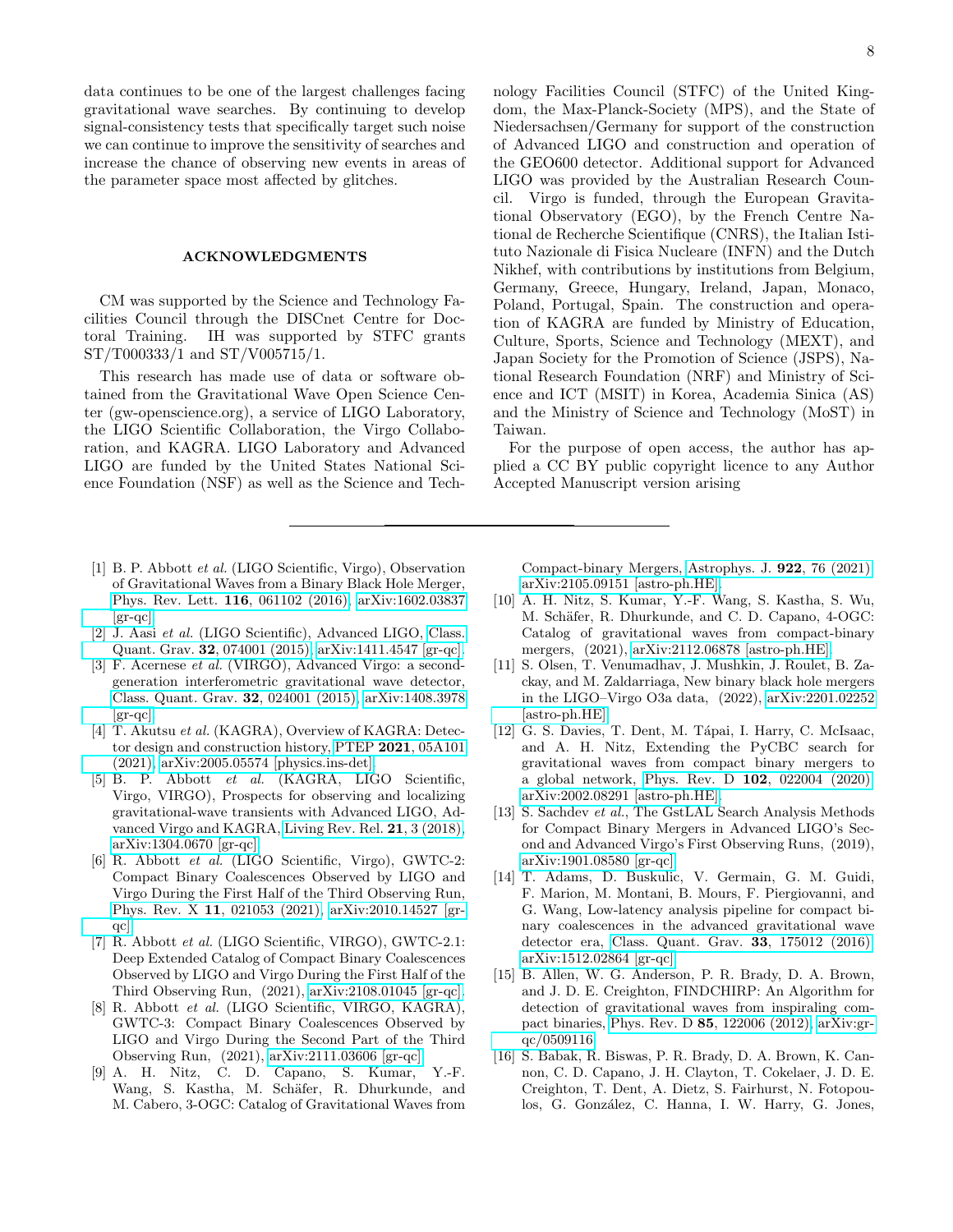D. Keppel, D. J. A. McKechan, L. Pekowsky, S. Privitera, C. Robinson, A. C. Rodriguez, B. S. Sathyaprakash, A. S. Sengupta, M. Vallisneri, R. Vaulin, and A. J. Weinstein, Searching for gravitational waves from binary coalescence, Phys. Rev. D 87[, 024033 \(2013\).](https://doi.org/10.1103/PhysRevD.87.024033)

- <span id="page-8-7"></span>[17] S. A. Usman et al., The PyCBC search for gravitational waves from compact binary coalescence, [Class. Quant.](https://doi.org/10.1088/0264-9381/33/21/215004) Grav. 33[, 215004 \(2016\),](https://doi.org/10.1088/0264-9381/33/21/215004) [arXiv:1508.02357 \[gr-qc\].](https://arxiv.org/abs/1508.02357)
- [18] K. Cannon et al., Toward Early-Warning Detection of Gravitational Waves from Compact Binary Coalescence, [Astrophys. J.](https://doi.org/10.1088/0004-637X/748/2/136) 748, 136 (2012), [arXiv:1107.2665 \[astro](https://arxiv.org/abs/1107.2665)[ph.IM\].](https://arxiv.org/abs/1107.2665)
- [19] C. Messick, K. Blackburn, P. Brady, P. Brockill, K. Cannon, R. Cariou, S. Caudill, S. J. Chamberlin, J. D. E. Creighton, R. Everett, C. Hanna, D. Keppel, R. N. Lang, T. G. F. Li, D. Meacher, A. Nielsen, C. Pankow, S. Privitera, H. Qi, S. Sachdev, L. Sadeghian, L. Singer, E. G. Thomas, L. Wade, M. Wade, A. Weinstein, and K. Wiesner, Analysis framework for the prompt discovery of compact binary mergers in gravitational-wave data, [Phys.](https://doi.org/10.1103/PhysRevD.95.042001) Rev. D 95[, 042001 \(2017\).](https://doi.org/10.1103/PhysRevD.95.042001)
- [20] F. Aubin et al., The MBTA pipeline for detecting compact binary coalescences in the third LIGO–Virgo observing run, [Class. Quant. Grav.](https://doi.org/10.1088/1361-6382/abe913) 38, 095004 (2021), [arXiv:2012.11512 \[gr-qc\].](https://arxiv.org/abs/2012.11512)
- [21] Q. Chu, Low-latency detection and localization of gravitational waves from compact binary coalescences, [Ph.D.](https://doi.org/10.4225/23/5987feb0a789c) [thesis,](https://doi.org/10.4225/23/5987feb0a789c) Western Australia U. (2017).
- [22] T. Venumadhav, B. Zackay, J. Roulet, L. Dai, and M. Zaldarriaga, New search pipeline for compact binary mergers: Results for binary black holes in the first observing run of Advanced LIGO, [Phys. Rev. D](https://doi.org/10.1103/PhysRevD.100.023011) 100, 023011 [\(2019\),](https://doi.org/10.1103/PhysRevD.100.023011) [arXiv:1902.10341 \[astro-ph.IM\].](https://arxiv.org/abs/1902.10341)
- <span id="page-8-0"></span>[23] T. Venumadhav, B. Zackay, J. Roulet, L. Dai, and M. Zaldarriaga, New binary black hole mergers in the second observing run of Advanced LIGO and Advanced Virgo, Phys. Rev. D 101[, 083030 \(2020\),](https://doi.org/10.1103/PhysRevD.101.083030) [arXiv:1904.07214 \[astro-ph.HE\].](https://arxiv.org/abs/1904.07214)
- <span id="page-8-1"></span>[24] S. Klimenko, G. Vedovato, M. Drago, F. Salemi, V. Tiwari, G. A. Prodi, C. Lazzaro, K. Ackley, S. Tiwari, C. F. Da Silva, and G. Mitselmakher, Method for detection and reconstruction of gravitational wave transients with networks of advanced detectors, [Phys. Rev. D](https://doi.org/10.1103/PhysRevD.93.042004) 93, 042004 [\(2016\).](https://doi.org/10.1103/PhysRevD.93.042004)
- <span id="page-8-2"></span>[25] L. K. Nuttall, Characterizing transient noise in the LIGO detectors, [Phil. Trans. Roy. Soc. Lond. A](https://doi.org/10.1098/rsta.2017.0286) 376, 20170286 [\(2018\),](https://doi.org/10.1098/rsta.2017.0286) [arXiv:1804.07592 \[astro-ph.IM\].](https://arxiv.org/abs/1804.07592)
- <span id="page-8-3"></span>[26] D. Davis et al. (LIGO), LIGO detector characterization in the second and third observing runs, [Class. Quant.](https://doi.org/10.1088/1361-6382/abfd85) Grav. 38[, 135014 \(2021\),](https://doi.org/10.1088/1361-6382/abfd85) [arXiv:2101.11673 \[astro-ph.IM\].](https://arxiv.org/abs/2101.11673)
- <span id="page-8-4"></span>[27] B. Allen,  $\chi^2$  time-frequency discriminator for gravitational wave detection, Phys. Rev. D 71[, 062001 \(2005\),](https://doi.org/10.1103/PhysRevD.71.062001) [arXiv:gr-qc/0405045.](https://arxiv.org/abs/gr-qc/0405045)
- <span id="page-8-5"></span>[28] A. H. Nitz, Distinguishing short duration noise transients in LIGO data to improve the PyCBC search for gravitational waves from high mass binary black hole mergers, [Class. Quant. Grav.](https://doi.org/10.1088/1361-6382/aaa13d) 35, 035016 (2018), [arXiv:1709.08974](https://arxiv.org/abs/1709.08974)  $|gr-qc|$ .
- <span id="page-8-6"></span>[29] A. H. Nitz, T. Dent, T. Dal Canton, S. Fairhurst, and D. A. Brown, Detecting binary compact-object mergers with gravitational waves: Understanding and Improving the sensitivity of the PyCBC search, [Astrophys. J.](https://doi.org/10.3847/1538-4357/aa8f50) 849, [118 \(2017\),](https://doi.org/10.3847/1538-4357/aa8f50) [arXiv:1705.01513 \[gr-qc\].](https://arxiv.org/abs/1705.01513)
- <span id="page-8-8"></span>[30] K. Chandra, V. Villa-Ortega, T. Dent, C. McIsaac,

A. Pai, I. W. Harry, Cabourn Davies, G. S., and K. Soni, An optimized PyCBC search for gravitational waves from intermediate-mass black hole mergers, [Phys. Rev. D](https://doi.org/10.1103/PhysRevD.104.042004) 104, [042004 \(2021\),](https://doi.org/10.1103/PhysRevD.104.042004) [arXiv:2106.00193 \[gr-qc\].](https://arxiv.org/abs/2106.00193)

- <span id="page-8-9"></span>[31] D. George and E. A. Huerta, Deep Neural Networks to Enable Real-time Multimessenger Astrophysics, [Phys.](https://doi.org/10.1103/PhysRevD.97.044039) Rev. D 97[, 044039 \(2018\),](https://doi.org/10.1103/PhysRevD.97.044039) [arXiv:1701.00008 \[astro](https://arxiv.org/abs/1701.00008)[ph.IM\].](https://arxiv.org/abs/1701.00008)
- [32] D. George and E. A. Huerta, Deep Learning for Realtime Gravitational Wave Detection and Parameter Estimation: Results with Advanced LIGO Data, [Phys. Lett.](https://doi.org/10.1016/j.physletb.2017.12.053) B 778[, 64 \(2018\),](https://doi.org/10.1016/j.physletb.2017.12.053) [arXiv:1711.03121 \[gr-qc\].](https://arxiv.org/abs/1711.03121)
- [33] H. Gabbard, M. Williams, F. Hayes, and C. Messenger, Matching matched filtering with deep networks for gravitational-wave astronomy, [Phys. Rev. Lett.](https://doi.org/10.1103/PhysRevLett.120.141103) 120, [141103 \(2018\),](https://doi.org/10.1103/PhysRevLett.120.141103) [arXiv:1712.06041 \[astro-ph.IM\].](https://arxiv.org/abs/1712.06041)
- [34] T. D. Gebhard, N. Kilbertus, I. Harry, and B. Schölkopf, Convolutional neural networks: a magic bullet for gravitational-wave detection?, [Phys. Rev. D](https://doi.org/10.1103/PhysRevD.100.063015) 100, 063015 [\(2019\),](https://doi.org/10.1103/PhysRevD.100.063015) [arXiv:1904.08693 \[astro-ph.IM\].](https://arxiv.org/abs/1904.08693)
- <span id="page-8-10"></span>[35] J. Yan, M. Avagyan, R. E. Colgan, D. Veske, I. Bartos, J. Wright, Z. Márka, and S. Márka, Generalized approach to matched filtering using neural networks, [Phys. Rev. D](https://doi.org/10.1103/PhysRevD.105.043006) 105[, 043006 \(2022\),](https://doi.org/10.1103/PhysRevD.105.043006) [arXiv:2104.03961 \[astro-ph.IM\].](https://arxiv.org/abs/2104.03961)
- <span id="page-8-11"></span>[36] W. Wei and E. A. Huerta, Deep learning for gravitational wave forecasting of neutron star mergers, [Phys. Lett. B](https://doi.org/10.1016/j.physletb.2021.136185) 816[, 136185 \(2021\),](https://doi.org/10.1016/j.physletb.2021.136185) [arXiv:2010.09751 \[gr-qc\].](https://arxiv.org/abs/2010.09751)
- [37] W. Wei, E. A. Huerta, M. Yun, N. Loutrel, M. A. Shaikh, P. Kumar, R. Haas, and V. Kindratenko, Deep Learning with Quantized Neural Networks for Gravitational-wave Forecasting of Eccentric Compact Binary Coalescence, [Astrophys. J.](https://doi.org/10.3847/1538-4357/ac1121) 919, 82 (2021), [arXiv:2012.03963 \[gr-qc\].](https://arxiv.org/abs/2012.03963)
- [38] W. Wei, A. Khan, E. A. Huerta, X. Huang, and M. Tian, Deep Learning Ensemble for Real-time Gravitational Wave Detection of Spinning Binary Black Hole Mergers, Phys. Lett. B 812[, 136029 \(2021\),](https://doi.org/10.1016/j.physletb.2020.136029) [arXiv:2010.15845](https://arxiv.org/abs/2010.15845)  $\left[\text{gr-qc}\right]$ .
- [39] M. B. Schäfer, F. Ohme, and A. H. Nitz, Detection of gravitational-wave signals from binary neutron star mergers using machine learning, [Phys. Rev. D](https://doi.org/10.1103/PhysRevD.102.063015) 102, [063015 \(2020\),](https://doi.org/10.1103/PhysRevD.102.063015) [arXiv:2006.01509 \[astro-ph.HE\].](https://arxiv.org/abs/2006.01509)
- <span id="page-8-12"></span>[40] P. G. Krastev, Real-Time Detection of Gravitational Waves from Binary Neutron Stars using Artificial Neural Networks, Phys. Lett. B 803[, 135330 \(2020\),](https://doi.org/10.1016/j.physletb.2020.135330) [arXiv:1908.03151 \[astro-ph.IM\].](https://arxiv.org/abs/1908.03151)
- <span id="page-8-13"></span>[41] M. B. Schäfer and A. H. Nitz, From one to many: A deep learning coincident gravitational-wave search, [Phys. Rev.](https://doi.org/10.1103/PhysRevD.105.043003) D 105[, 043003 \(2022\),](https://doi.org/10.1103/PhysRevD.105.043003) [arXiv:2108.10715 \[astro-ph.IM\].](https://arxiv.org/abs/2108.10715)
- <span id="page-8-14"></span>[42] J. Abadie et al. (LIGO Scientific, VIRGO), Search for Gravitational Waves from Low Mass Compact Binary Coalescence in LIGO's Sixth Science Run and Virgo's Science Runs 2 and 3, Phys. Rev. D 85[, 082002 \(2012\),](https://doi.org/10.1103/PhysRevD.85.082002) [arXiv:1111.7314 \[gr-qc\].](https://arxiv.org/abs/1111.7314)
- <span id="page-8-15"></span>[43] B. P. Abbott et al. (LIGO Scientific, Virgo), GW150914: First results from the search for binary black hole coalescence with Advanced LIGO, [Phys. Rev. D](https://doi.org/10.1103/PhysRevD.93.122003) 93, 122003 [\(2016\),](https://doi.org/10.1103/PhysRevD.93.122003) [arXiv:1602.03839 \[gr-qc\].](https://arxiv.org/abs/1602.03839)
- <span id="page-8-16"></span>[44] B. P. Abbott et al. (LIGO Scientific), Search for Gravitational Waves from Low Mass Binary Coalescences in the First Year of LIGO's S5 Data, [Phys. Rev. D](https://doi.org/10.1103/PhysRevD.79.122001) 79, 122001 [\(2009\),](https://doi.org/10.1103/PhysRevD.79.122001) [arXiv:0901.0302 \[gr-qc\].](https://arxiv.org/abs/0901.0302)
- <span id="page-8-17"></span>[45] M. Cabero et al., Blip glitches in Advanced LIGO data, [Class. Quant. Grav.](https://doi.org/10.1088/1361-6382/ab2e14) 36, 155010 (2019), [arXiv:1901.05093](https://arxiv.org/abs/1901.05093) [\[physics.ins-det\].](https://arxiv.org/abs/1901.05093)